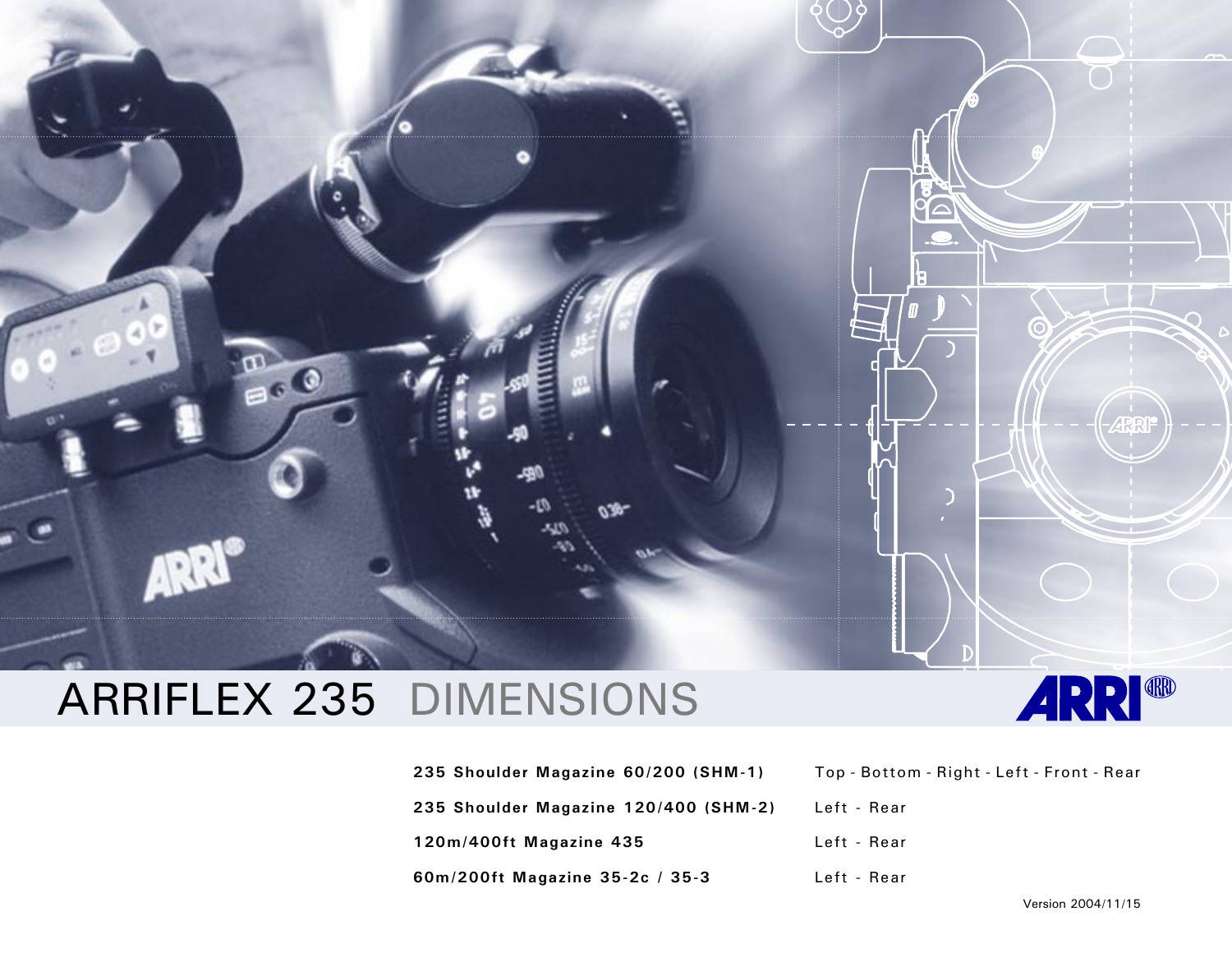

<span id="page-1-0"></span>

| <b>ARRIFLEX 235</b>                  |                                                  | Length            | Width            | Height             |
|--------------------------------------|--------------------------------------------------|-------------------|------------------|--------------------|
| 235 Shoulder Magazine 60/200 (SHM-1) | Body, Magazine                                   | 415mm - 16.34″    | 148mm - 5.83"    | 205mm - 8.07"      |
| $RIGHT + FROMT$                      | Body, Magazine, Viewfinder                       | 450mm - 17.72″    | $223$ mm - 8.78" | $212$ mm - 8.35"   |
|                                      | Body, Magazine, Video Assist                     | $415$ mm - 16.34" | 154mm - 6.06"    | $205$ mm - 8.07"   |
|                                      | Body, Magazine, Viewfinder, Video Assist         | 450mm - 17.72"    | 228mm - 8.98″    | $212$ mm - 8.35"   |
| (Dimensions w/o Riser Plate)         | Body, Magazine, Viewfinder, Video Assist, Handle | 450mm - 17.72"    | 248mm - 9.76″    | $245$ mm - $9.65"$ |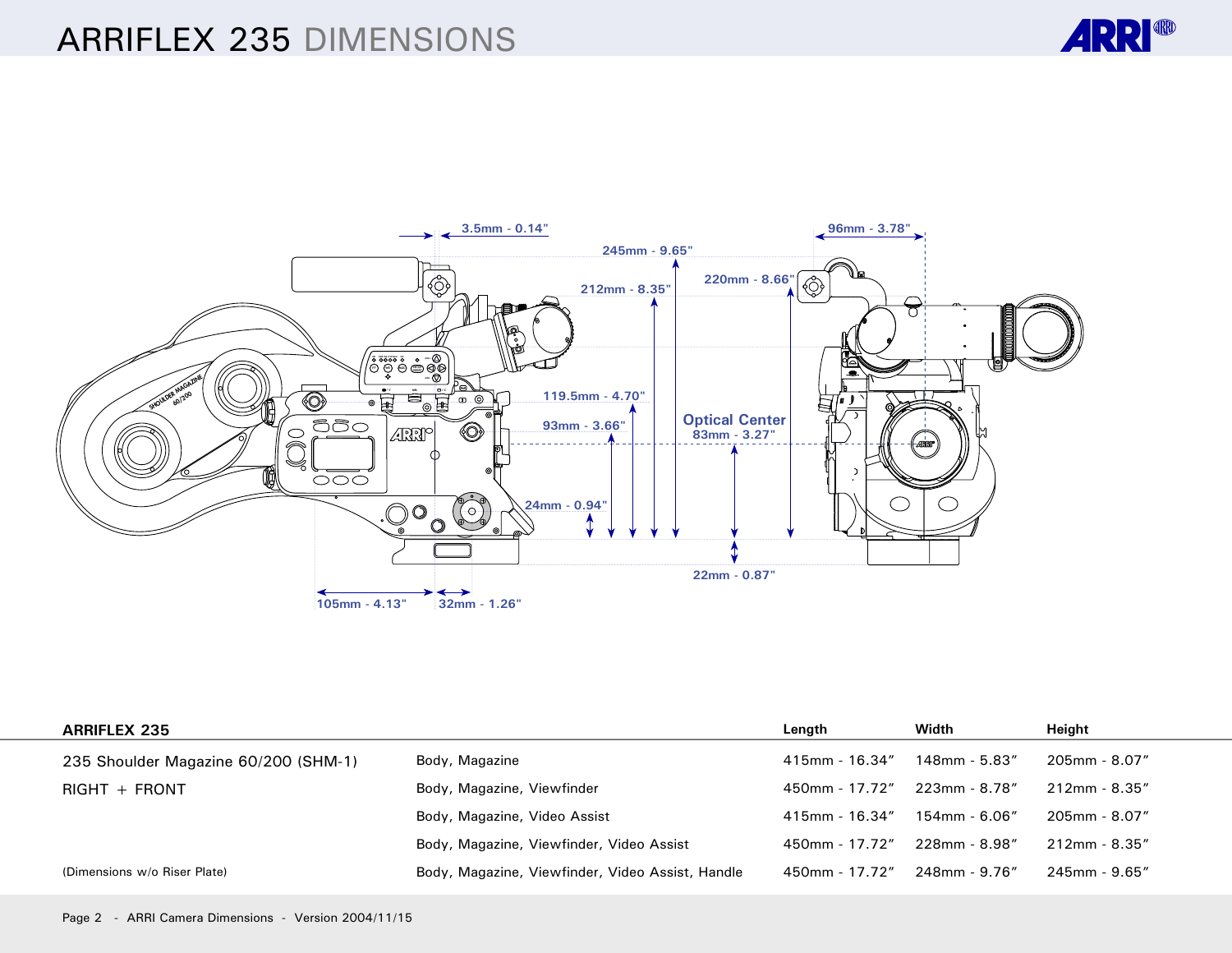

<span id="page-2-0"></span>

| <b>ARRIFLEX 235</b>                  |                                                  | Length            | Width            | Height           |
|--------------------------------------|--------------------------------------------------|-------------------|------------------|------------------|
| 235 Shoulder Magazine 60/200 (SHM-1) | Body, Magazine                                   | 415mm - 16.34"    | 148mm - 5.83"    | 205mm - 8.07"    |
| TOP + BOTTOM                         | Body, Magazine, Viewfinder                       | 450mm - 17.72"    | 223mm - 8.78"    | 212mm - 8.35"    |
|                                      | Body, Magazine, Video Assist                     | $415$ mm - 16.34" | $154$ mm - 6.06" | 205mm - 8.07"    |
|                                      | Body, Magazine, Viewfinder, Video Assist         | 450mm - 17.72"    | 228mm - 8.98″    | $212$ mm - 8.35" |
| (Dimensions w/o Riser Plate)         | Body, Magazine, Viewfinder, Video Assist, Handle | 450mm - 17.72″    | 248mm - 9.76"    | 245mm - 9.65"    |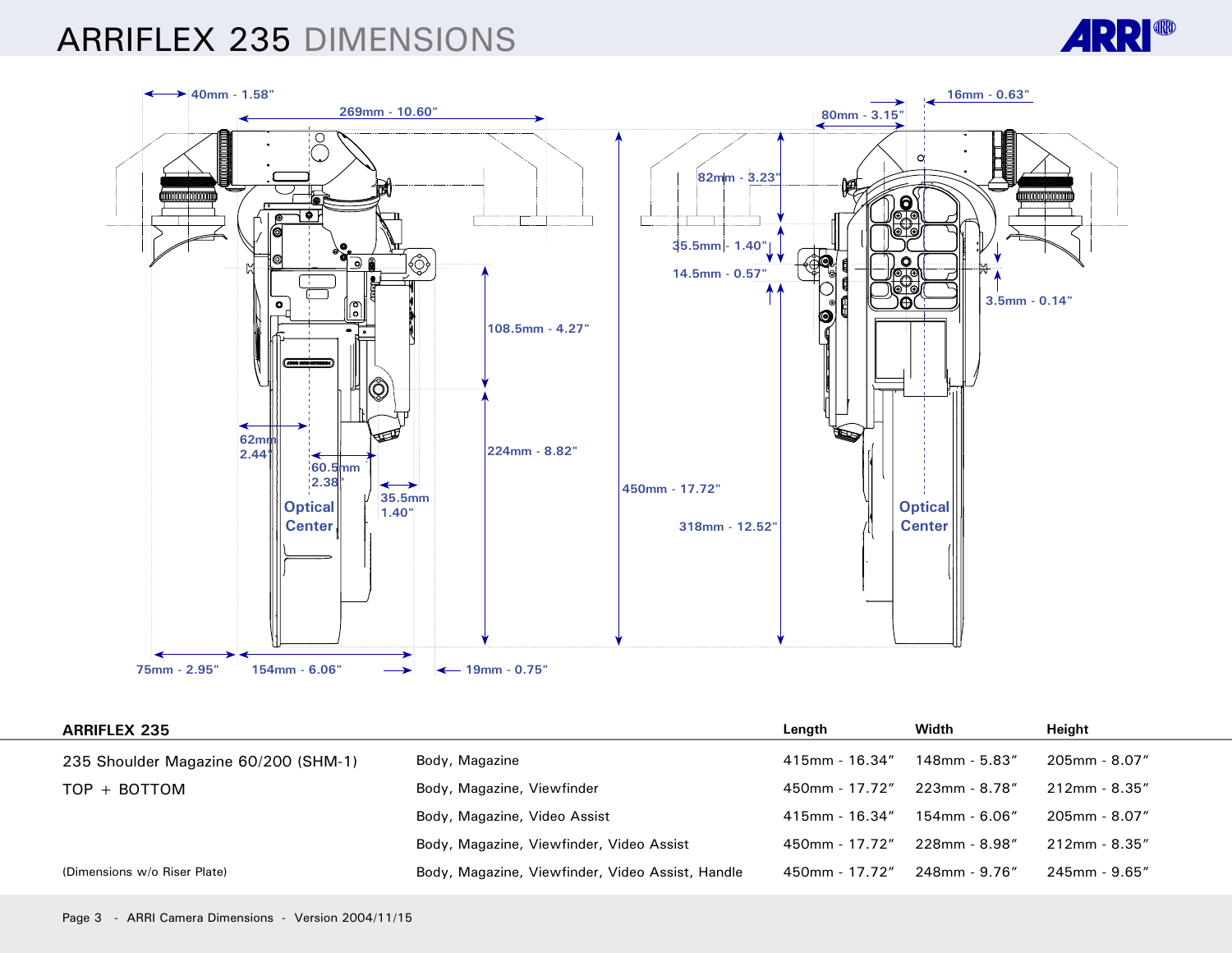

<span id="page-3-0"></span>

| <b>ARRIFLEX 235</b>                  |                                                  | Length         | Width         | Height           |
|--------------------------------------|--------------------------------------------------|----------------|---------------|------------------|
| 235 Shoulder Magazine 60/200 (SHM-1) | Body, Magazine                                   | 415mm - 16.34" | 148mm - 5.83" | $205$ mm - 8.07" |
| $LEFT + REAR$                        | Body, Magazine, Viewfinder                       | 450mm - 17.72" | 223mm - 8.78″ | $212$ mm - 8.35" |
|                                      | Body, Magazine, Video Assist                     | 415mm - 16.34" | 154mm - 6.06″ | $205$ mm - 8.07" |
|                                      | Body, Magazine, Viewfinder, Video Assist         | 450mm - 17.72" | 228mm - 8.98" | $212$ mm - 8.35" |
| (Dimensions w/o Riser Plate)         | Body, Magazine, Viewfinder, Video Assist, Handle | 450mm - 17.72" | 248mm - 9.76″ | 245mm - 9.65"    |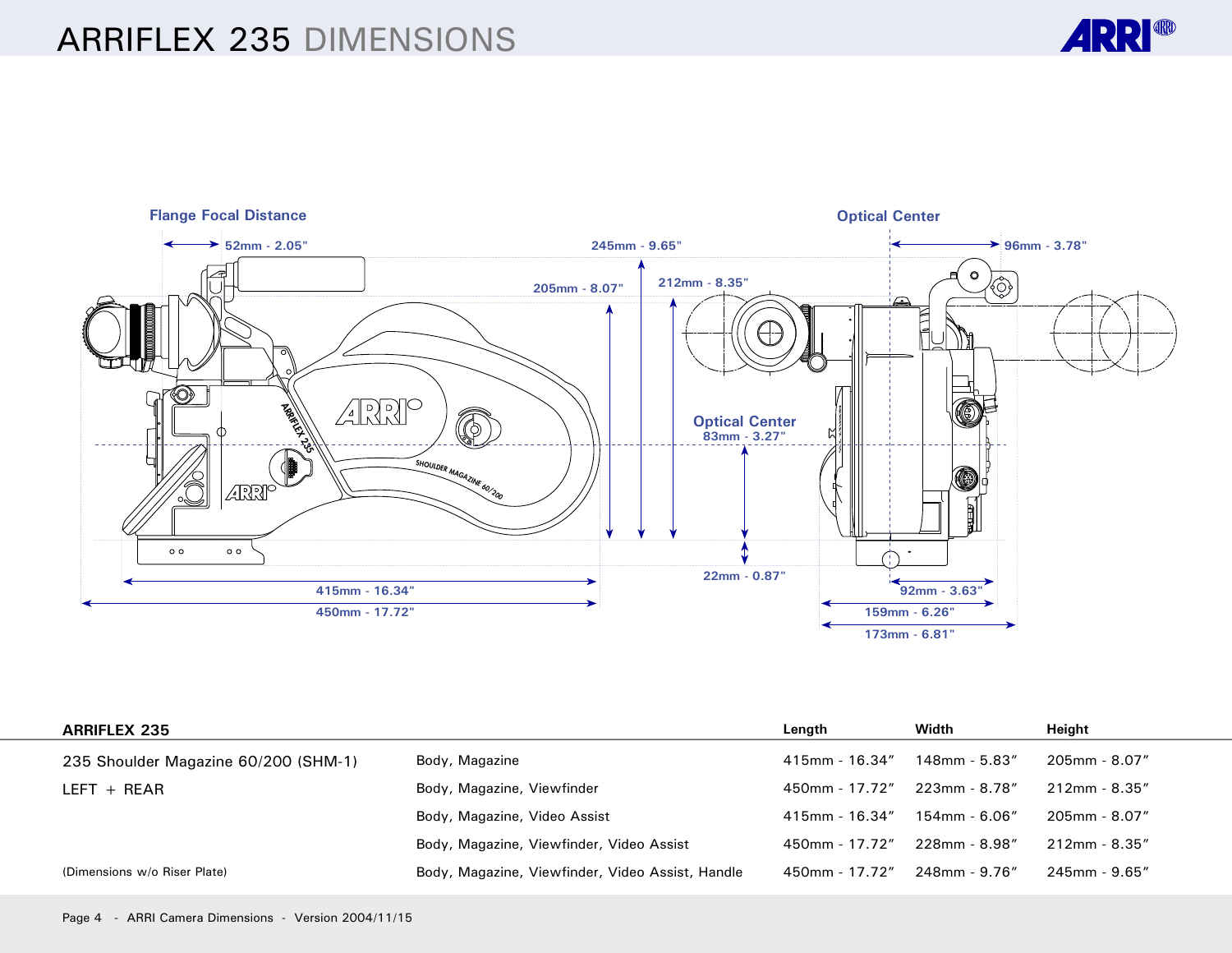

<span id="page-4-0"></span>

| <b>ARRIFLEX 235</b>                   |                                                  | Length            | Width            | Height             |
|---------------------------------------|--------------------------------------------------|-------------------|------------------|--------------------|
| 235 Shoulder Magazine 120/400 (SHM-2) | Body, Magazine                                   | 492mm - 19.37"    | 148mm - 5.83"    | $235$ mm - $9.25"$ |
| $LEFT + REAR$                         | Body, Magazine, Viewfinder                       | $527$ mm - 20.75" | $223$ mm - 8.78" | $235$ mm - $9.25"$ |
|                                       | Body, Magazine, Video Assist                     | 492mm - 19.37"    | $154$ mm - 6.06" | $235$ mm - $9.25"$ |
|                                       | Body, Magazine, Viewfinder, Video Assist         | $527$ mm - 20.75" | 228mm - 8.98"    | $235$ mm - $9.25"$ |
| (Dimensions w/o Riser Plate)          | Body, Magazine, Viewfinder, Video Assist, Handle | $527$ mm - 20.75" | 248mm - 9.76″    | 240mm - 9.45"      |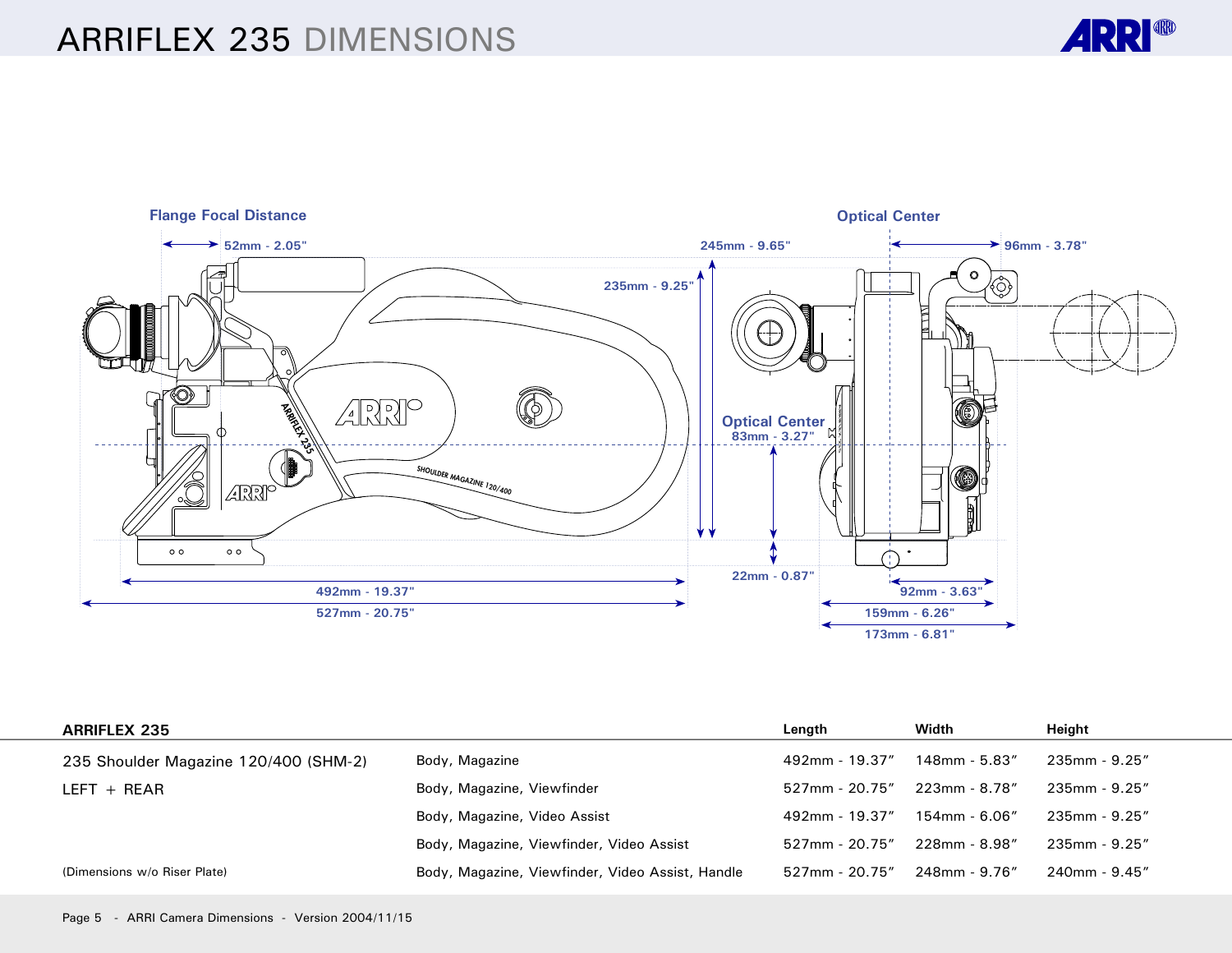

<span id="page-5-0"></span>

| <b>ARRIFLEX 235</b>          |                                                  | Length            | Width         | Height            |
|------------------------------|--------------------------------------------------|-------------------|---------------|-------------------|
| 120m/400ft Magazine 435      | Body, Magazine                                   | $379$ mm - 14.92" | 148mm - 5.83" | $308$ mm - 12.13" |
| $LEFT + REAR$                | Body, Magazine, Viewfinder                       | $414$ mm - 16.30" | 223mm - 8.78" | $308$ mm - 12.13" |
|                              | Body, Magazine, Video Assist                     | $379$ mm - 14.92" | 154mm - 6.06" | $308$ mm - 12.13" |
|                              | Body, Magazine, Viewfinder, Video Assist         | $414$ mm - 16.30" | 228mm - 8.98" | $308$ mm - 12.13" |
| (Dimensions w/o Riser Plate) | Body, Magazine, Viewfinder, Video Assist, Handle | $414$ mm - 16.30" | 248mm - 9.76" | $308$ mm - 12.13" |